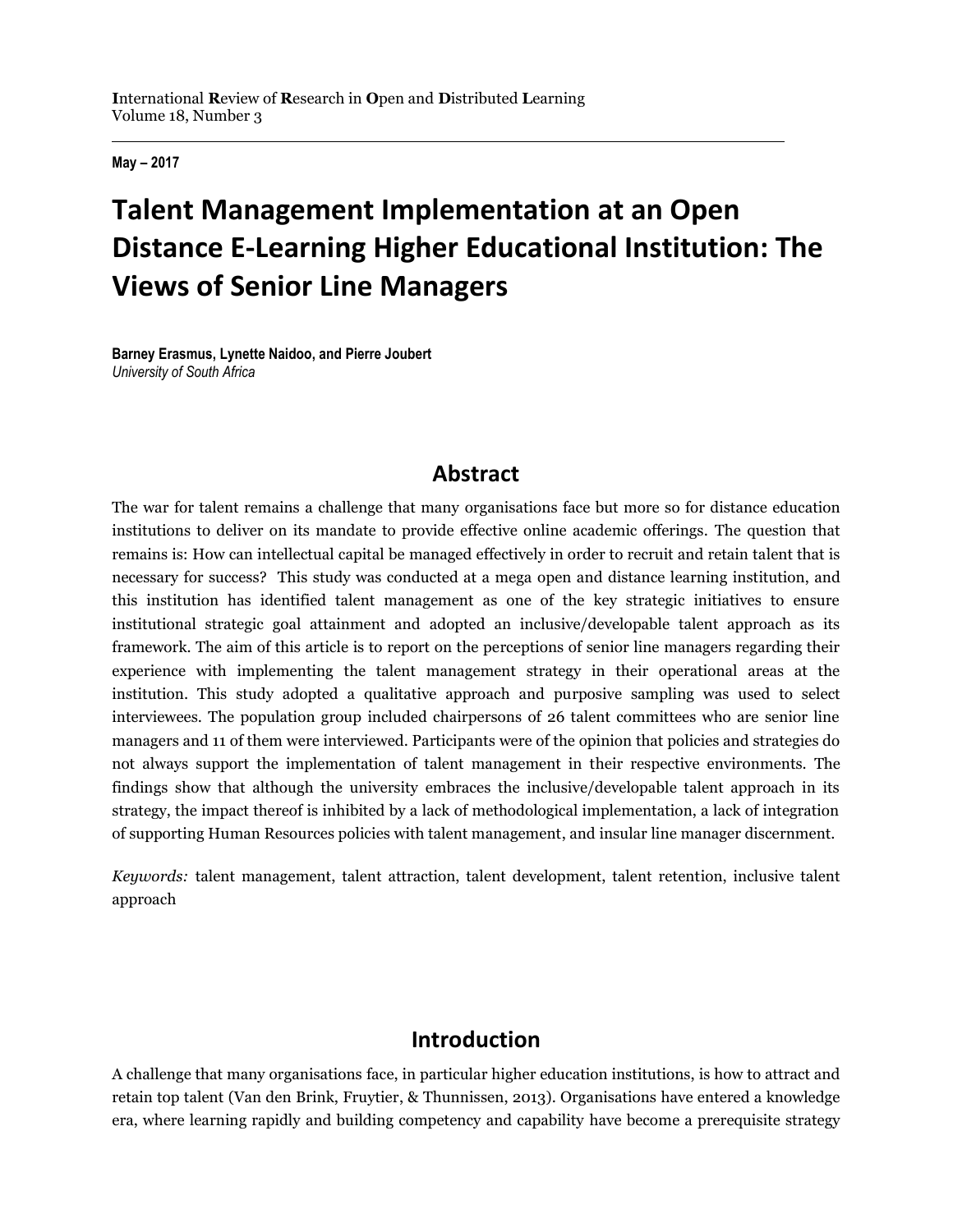for success (Mellahi & Collings, 2010). Managing talent within an organisation has been identified as the lever capable of facilitating the attraction, development, and retention of the required skills and knowledge within the organisation through sound strategy, practices, and interventions (Schiemann, 2014). Although the focus of the majority of talent management (TM) reports and articles that have been published recently emanates from challenges experienced in the private sector and multinational companies (Thunnissen, Boselie, & Fruytier, 2013), the same generic principles would apply to higher education open distance e-learning institutions although the context and unique challenges will be different (Metcalf, Rolfe, Stevens, & Weale, 2005). According to Thunnissen (2016), a large number of publications have been produced by scholars on the topic of TM and talent but "scholarly peer-reviewed literature is lagging behind" (p. 57). Although there is great interest in the TM topic, very little is known about how successful TM initiatives are implemented if at all.

This study was conducted at the University of South Africa (Unisa), a mega distance higher education and the largest open distance e-learning institution in Africa (Mkhize, Mtsweni, & Buthelezi, 2016; Ramdass & Masithulela, 2016) and the longest standing dedicated distance education university in the world (Unisa, 2016). Apart from a strong research focus, the university, which employs 5000 staff, offers a variety of study choices to over 400,000 students. According to Bradley (2016), higher education institutions worldwide are facing strong competition for funding and students. Africa is also experiencing a brain drain (Mercy, 2011) and South Africa in particular is also competing for high-level human capital. Given this context and the strategic goals of the university, two initiatives were launched, namely; an Integrated Talent Management Strategy (ITMS) and a TM policy. In keeping with the aforementioned, this study aims to establish what really happens in practice by obtaining the views of senior line managers (Chairs of TM Committees) regarding their experience with the implementation of a TM strategy which is crucial to Unisa's success.

# **Talent Delineated: A Review of the Literature**

Researchers are still trying to agree on a universally acceptable definition of TM (Lewis & Heckman, 2006; Al, Cascio, & Paauwe, 2014). However, a noteworthy feature of much of the existing TM literature is that it continues to focus on practices related to careers that are life-long in organisations. In this regard, Al, Cascio, and Paauwe (2014) conceptualise TM as "those activities and processes that enable identification of positions and talent pools that are critical to building and sustaining an organisation's competitive advantage" (p. 174). Lewis and Heckman (2006) argue that it is the lack of consistent or standardised definitions that have led to at least three different ways of interpreting TM in practice: the first interpretation is that TM is used to describe HR practices using new terminology; secondly, it may refer to succession planning practices; and thirdly, it may refer to the management of talented employees (in which case the term "talented" must be defined). Lewis and Heckman (2006) provide a critique of the literature on TM and state that the lack of consistent definitions appears to be the reason why there are so many ways of interpreting TM in practice which leads to possible confusion within the organisation.

Different views on talent seem to emanate from a focus on the future and current ability of employees for exemplary performance. The context within which contemporary TM research seems to take place involves mainly private sector organisations, multinationals, and organisations in the United States (US)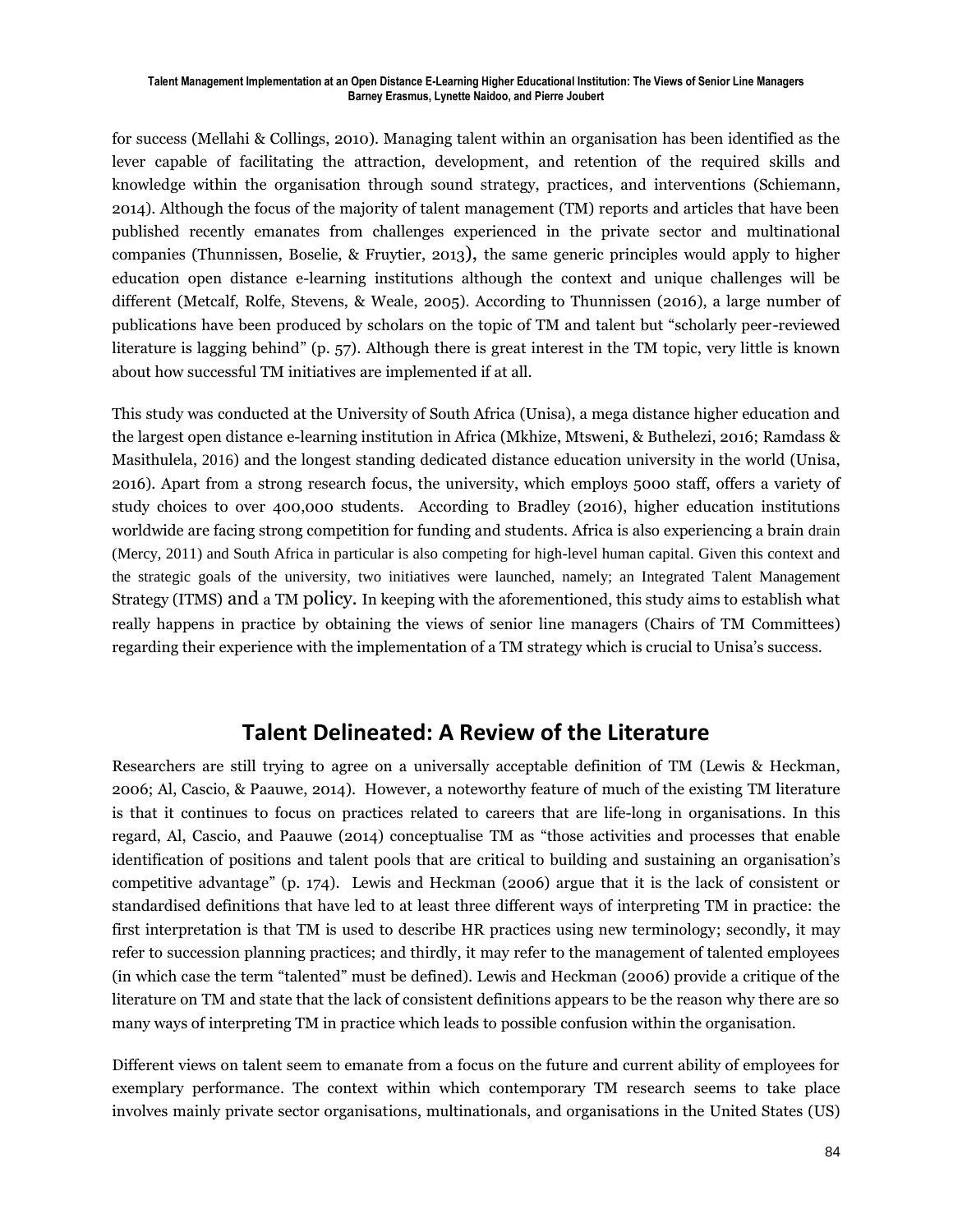context. The question can therefore be asked if the current concepts and assumptions in the TM literature related to this specific Anglo-Saxon context helps us to understand and explain TM issues in organisations in other contexts and geographies (Thunnissen et al., 2013).

Cappelli and Keller (2014) describe TM as "the process through which organisations anticipate and meet the needs for talent in strategic jobs" (p. 307). The authors continue to state that two debates emerged, namely; "inclusivity and exclusivity." Emphasis on employees as an integral part of an organisation's success was researched by Mishra (2008) where she argues that majority of employees within the organisation are part of a pool of ignored talent, and if suitably engaged, will be able to contribute a great deal to the organisation. In contrast to the aforementioned argument, Stahl et al.'s (2012) claim that "TM specifically involves attracting, selecting, developing and retaining high potential employees" (p. 38) and should not include all employees of any given organisation. In addition, Harter, Schmidt, and Keyes (2002) provide a compelling argument that highly engaged workers perform better than disengaged workers and this view is echoed by Van der Merwe, Basson, and Coetzee (2009) who refer to engaged employees finding more meaning in their work. Collings and Mellahi (2009) refer to the AMO-framework, where is it proposed that "employee performance is a function of the employee's ability (A), motivation (M) and opportunity (O) to perform" (p. 310) and these are the components that contribute to the TM system. Thunnissen, Boselie, and Fruytier (2013) propose that TM ought to provide talented, capable, and motivated employees the opportunity and space to develop themselves and to achieve high performance; this is aligned with Collings and Mellahi's (2009) reference to the AMO framework. These apparent contradictions begs the fundamental question whether the entire workforce is considered talent or only a limited group (Thunnissen, Boselie, & Fruytier, 2015). Various perspectives of TM theory exist and it is in light of the differing views that Meyers and Van Woerkom (2014) developed a model of TM philosophies. The first area of TM theory that Meyers and Van Woerkom (2014) as well as Cappelli and Keller (2014) refer to is the issue of inclusivity and exclusivity. The exclusive talent approach is an elitist one which explains that a small percentage of employees are those who are high potentials, high performers, or critical in driving strategic objectives (Al et al. 2014; Meyers & Van Woerkom, 2014). On the other hand, the inclusive approach (Meyers & Van Woerkom, 2014), also referred to by Mishra (2008), promotes the perspective that all employees in the organisation's workforce are considered talent. The second area relates to whether talent is an innate (stable) or acquired (developable) construct (Meyers & Van Woerkom, 2014).

In addressing the issues of exclusivity/inclusivity and stable/developable talent, Meyers and Van Woerkom (2014) refer to four TM philosophies namely, exclusive/stable, exclusive/developable, inclusive/stable, and inclusive/stable talent. The exclusive/stable talent philosophy takes on the elitist approach and considers elite groups as talent and the rest of the employees in the organisation are excluded (Galagan, 2008; McDonnel, 2011). The exclusive/developable talent philosophy (Meyers & Van Woerkom, 2014) conceptualises talent as those employees who have potential and believe in the concept of latent talent that may only be realised through development (Amidon, 2005). The inclusive/stable talent philosophy focuses on employees' positive qualities where all employees are considered to have talents residing in them and it is through uncovering these positive qualities that the employee can contribute to the success of the organisation (Israelite, 2010). The afore mentioned reference to positive qualities of employees is aligned to (Gallardo-Gallardo, Dries, & González-Cruz, 2013) strengths-based approach of TM and this perspective is embedded within the "talent as subject" approach and more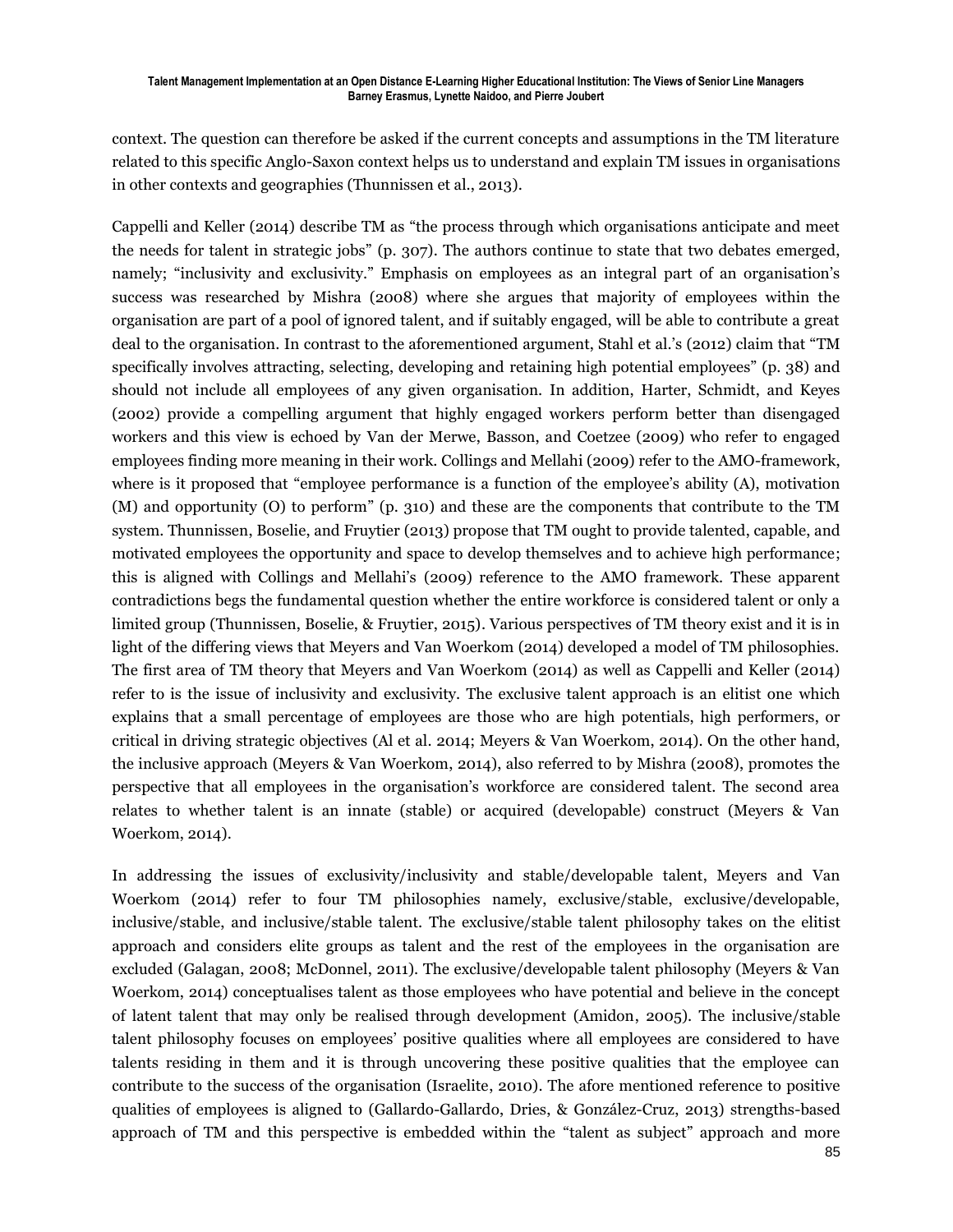specifically within the inclusive approach to TM. The inclusive/developable talent philosophy sees potential in every employee and this theory is that ordinary employees may be developed into extraordinary performers (Meyers & Van Woerkom, 2014). The ambiguities regarding the definition, theoretical frameworks, and empirically-based recommendations are still prevalent, especially as it refers to implementation of TM in an organisation (Lewis & Heckman, 2006). It should be noted that the inclusive and exclusive approaches to talent each have their own merits and challenges.

TM is not a stand-alone programme that resides solely within Human Resources (HR), but a concept that should be infused in the hearts and minds of all line managers and employees through creating and inculcating a talent mind-set across the organisation (Schiemann, 2014). In the absence of such a mindset, there is the danger of a lack of commitment. Stahl et al. (2012) argue that talent is pivotal to the operations of any organisation and this relates to business survival. This claim of talent being central to business survival and success is echoed by Collings and Melawi (2009) by stating that "the resources and capabilities that underpin firms' competitive advantage are directly tied to the capabilities of talented individuals who make up the firm's human capital pool" (p. 305). Ashton and Morton (2005) are also of the view that good TM significantly improves strategy execution and operational excellence.

Within the framework of this study, the inclusive/developable talent philosophy has been adopted because of the view that every employee has the potential to contribute towards the organisation's objectives and this capability may be developed (Meyers, Woerkom, & Dries, 2013). Such development referred to may be possible through what Charles Jennings refers to as the 70-20-10 learning strategy, where it is argued that 70% of impactful learning emanates from experience (Jennings, 2013) where potential is developed into tangible experience. However, it must be noted that although this approach is adopted, a differentiated investment strategy is applied and this is a component borrowed from the exclusive/developmental approach. What this means is that although investment is made in all employees (inclusive), it is not equal investment that is applied in terms of time, effort, and money because of the unique needs of individuals that are prevalent, and this is where the exclusive approach is used.

# **Research Methodology**

As indicated earlier, the aim on this study was to obtain the views of senior line managers (Chairs of TM Committees) regarding their experience with the implementation of a TM strategy. As a point of departure, a brief overview of two documents, namely; the ITMS and the TM policy are provided in this section followed by the research approach, target group identified, and a phased approach to conduct the research.

### **Strategic Documents**

Two documents, namely; the ITMS and the TM policy provide the mandate and strategic direction for the TM initiative at the university.

The ITMS (Unisa, 2012) sets out the philosophy, purpose, and the strategic alignment of TM with the strategic goals of the university*.* This strategy rests on four pillars, namely; talent *attraction*, *development*, *deployment*, and *retention,* and provides the conceptual framework for the TM initiative.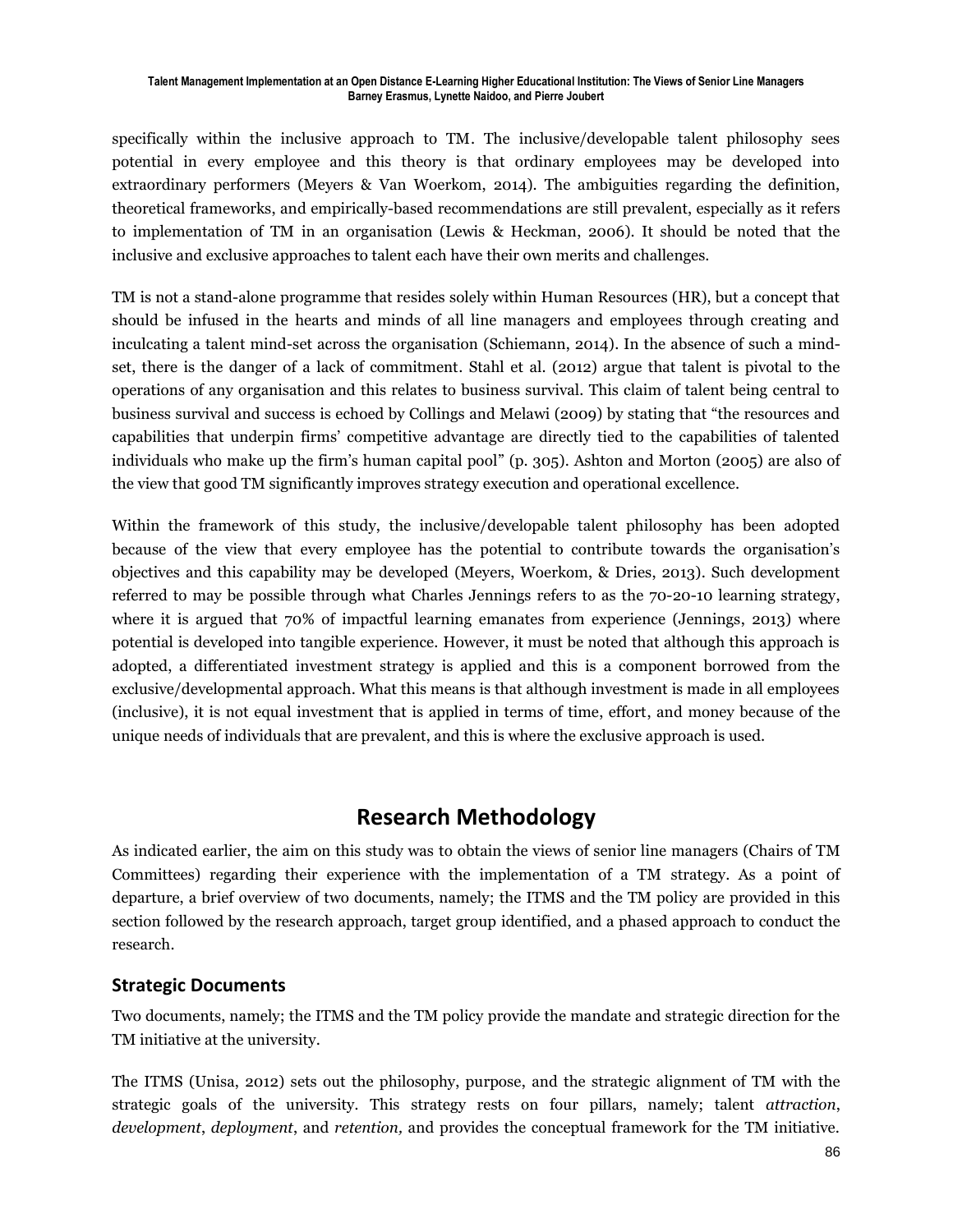After the ITMS was consulted with all university stakeholders, including the trade unions, the university introduced a process to develop a TM policy.

The TM policy (Unisa, 2014) and associated procedures are aligned to the ITMS and aims to attract, develop, and retain talent in order to meet current and the changing future human resources needs. The purpose of the policy is to provide structured and systematic planning guidelines to ensure proper and seamless implementation of TM. Consequently, TM at the university involves a specific process that compares current talent in a department to the strategic needs of the institution in support of and in alignment with all human resources approved policies. The Departmental Talent Management and Employment Equity (EE) committees makes provision for Chairpersons of TM committees which need to be chaired by Executive Deans and Executive Directors and their responsibility is to identify the leadership and specialist development pools using identified criteria.

### **Research Approach**

Exploratory research was used to gain insights into how TM was implemented at the university. This approach was adopted as exploratory research tends to address uncertainties and problems on which little or no previous research has been done (Brown, 2006). Towards this end, a qualitative methodology was adopted and data were collected by means of in-depth interviews by an experienced research psychologist among Chairpersons of TM committees in the University (senior line managers).

### **Target Group**

The population group included chairs of the 26 TM Committees comprising senior line managers at the university and were considered suitable because they manage the daily operations of the organisation. Purposive sampling was used to select an equitable representation for its sample group within the university's complex environment, including the various campuses and regions. All 26 TM Committee chairs were invited to partake in an in-depth interview via telephone and e-mail. Eleven (two academics and nine support staff) consented to be interviewed at a convenient venue and time. All research protocols were observed in this study.

### **Phased Approach to Collect Data and Conduct Interviews**

**Phase one: Environmental scanning.** The first phase comprised a literature review of relevant academic literature and the university's strategic TM documentation. The review of the academic literature was conducted aiming to explore different perspectives on TM with a view to adopt a particular TM philosophy that could provide a context for conducting the research. A discussion guide was developed consisting of themes and topics gleaned from the aforementioned research. To ensure reliability, the discussion guide was piloted with identified human resource specialists and line managers who did not form part of the sample group.

**Phase two: Interviews with target group.** The second phase involved in-depth interviews with the target group whereby verbatim responses to the main areas of discussion, namely perceived benefits of TM, TM interventions, shaping a talent mind-set, and the role of a talent manager, were contextualised against the insights from the academic literature, ITMS, and TM policy. It should be noted that the verbatim responses were digitally recorded with permission of the participants.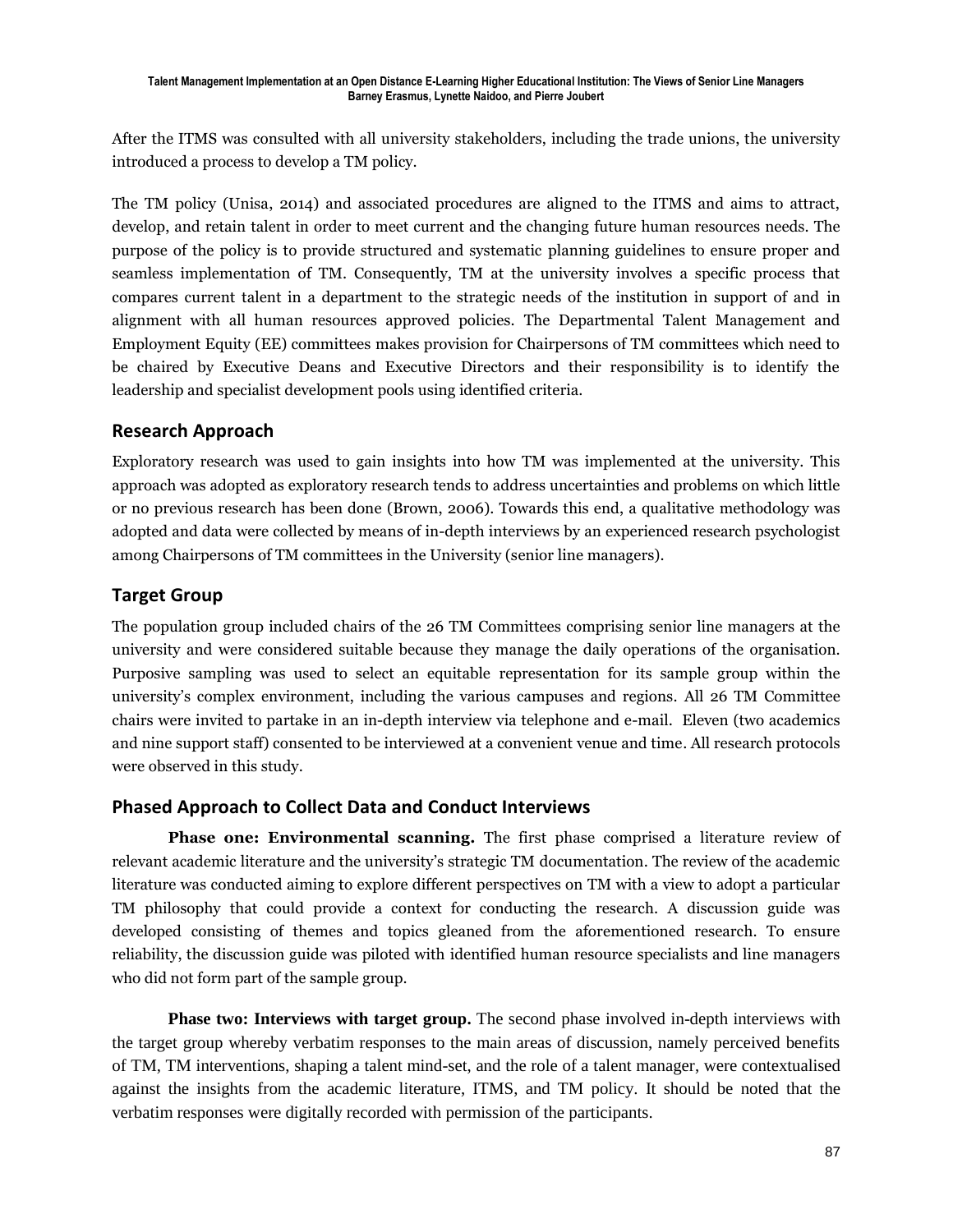**Phase three: Finalising the main themes.** The final phase consisted of analysing verbatim responses in terms of the underlying perceptions and attitudes expressed during the interviews. Although open coding was used in the analysis of the data, the identified themes assisted in providing a foundation for further analysis and interpretation whereby themes were juxtaposed against the insights acquired from phase two of the research. The main themes identified were, understanding TM, talent mind-set, and TM implementation inclusive of talent sourcing, development, deployment, and retention. A number of challenges relating to TM implementation were also identified but these were incorporated into the TM implementation main theme.

# **Findings and Discussion**

Incorporated within this section are the findings of the in-depth interviews as well a discussion encapsulating relevant academic literature and the university's strategic TM documents. The main themes identified included understanding TM, talent mind-set, and TM implementation and are discussed below.

### **Understanding TM**

The issue of understanding what TM is was a theme that was common to all participants and confirms the notion that no single perception exists for TM as it may be understood and applied differently. The subthemes focused on were valuing staff, awareness and inclusiveness*.* Comments from participants regarding the sub-theme *valuing staff* included the following: "the university should harness staff who have contributed towards the objectives set out by their departments"; "promote internal promotions without discriminating against outside applications"; "initial profiling of staff provides an opportunity to know and understand staff and their needs better"; "prepare people for succession"; and "recognise that individuals have different skills and strengths."

Most of the participants that were interviewed indicated that it is "critical for TM programmes and initiatives to be communicated and consulted with the organisation's key stakeholder groups to ensure cooperation and support." The participants expressed the need to be consulted and they hold the view that "the TM function is the responsibility of Human Resources." What is evident from this finding is that more consultation needs to take place across the university especially with line managers and that responsibility areas between HR and line managers should be clarified. What is significant about this finding is that line managers do not fully understand their specific role in the TM process. In other words, with more communication and consultation with line managers, the more effective the implementation and operationalisation of the TM strategy will be.

Despite different interpretations of talent, Lewis and Heckman's (2006) research and critique of TM reveal that most scholars (Al et al. 2014; Schiemann, 2014; Gallardo-Gallardo et al., 2013) agree on the impact of the context on the description of talent. Talent, according to Lewis and Heckman (2006) is not absolute - it is relative and subjective. It is also stated by Thunnissen et al. (2013) that the permutations of differentiating competencies and abilities differ according to the particular setting or situation and these contextual implications are reverberated by Al et al. (2014) and Stahl et al. (2012). At the university, the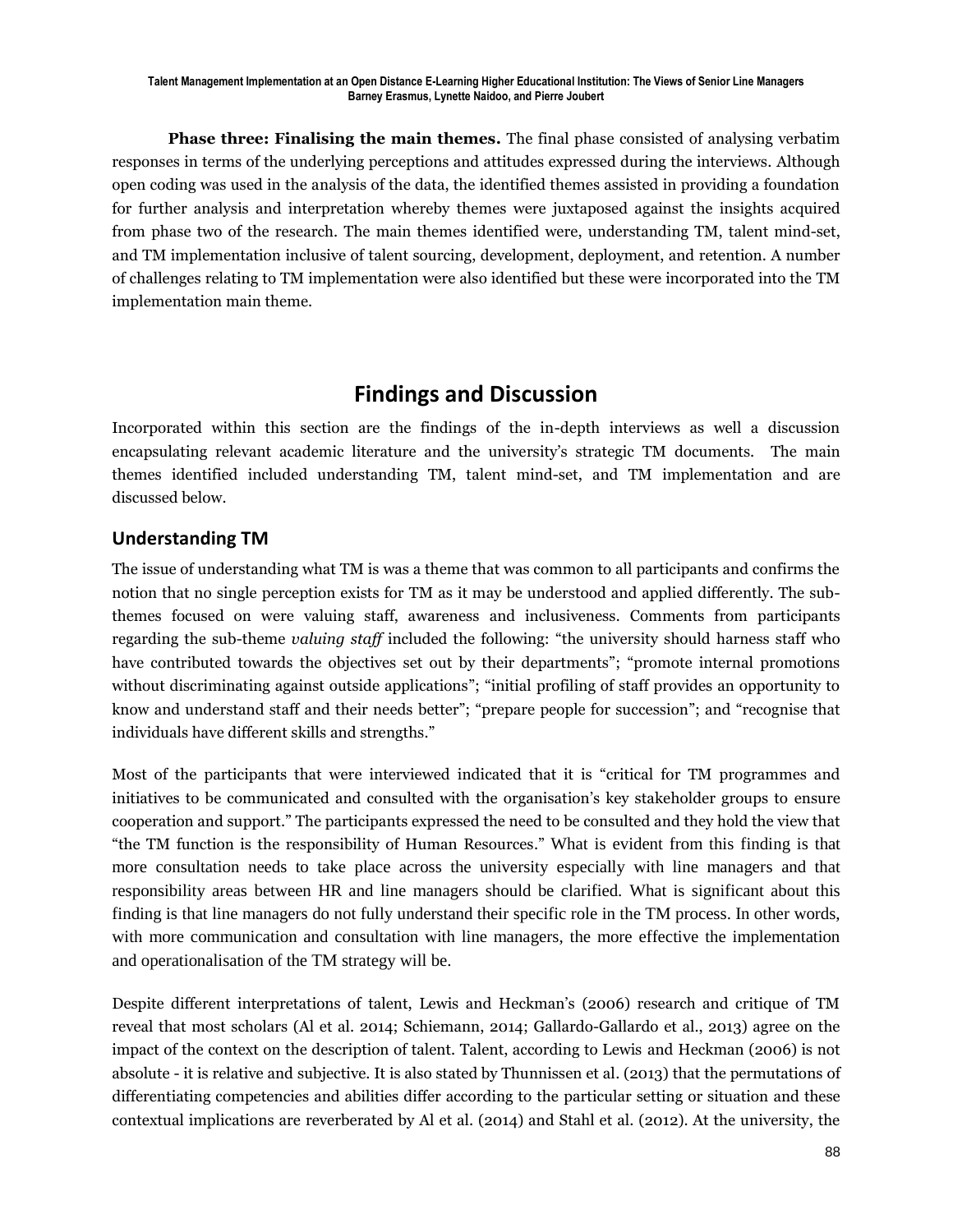sentiment of Lewis and Heckman (2006) and Thunnissen et al. (2013) is shared, where the diversity in interpretation of TM is not seen as a barrier to the TM process; it is viewed rather as a dynamic that is associated with the concept of TM due to its contextual nature. However, in this article, it is argued that a common and shared understanding of TM and its related constructs and concepts need to be held within an organisation. This is the bedrock to the successful implementation of a talent programme with optimal impact.

### **Talent Mind-Set**

The sub-themes embedded within the talent mind-set theme included employee engagement and an approach to TM and leadership. The theme also involves the attitudes of the line managers regarding using the principles of TM outlined in ITMS and TM policy.

It became clear during the interviews that participants made concerted efforts to "engage" with employees on the topic of TM. However, "time constraints and operational demands" were mentioned as impediments to fully engage with staff members. Some of the responses from the participants were: "It is important that we make space for engagement and communication with staff"; "personal engagements with staff is crucial"; "quarterly staff meetings should include matters of TM"; and "I haven't really engaged with staff specifically on this topic." Participants confirmed the importance of managers to have a passion for people development*,* although there is a general perception that not all managers foster a talent mind-set which is problematic. In this regard, Harter et al's (2002) assertion about highly engaged workers performing better than disengaged workers, which is measured through productivity, client satisfaction, and higher employee retention, relate to the findings of the in-depth interviews.

Meyers et al. (2013) indicate that talent identification should not be concerned with finding only the few employees within an organisation that are considered to be talented by their line managers, but rather it seeks to bring to light everyone's strengths so that they can be matched to adequate positions, tasks, and challenges. This reference to a strengths-based approach of TM, also referred to by (Gallardo-Gallardo et al., 2013) is supported in the university's ITMS which lays its foundation on a strengths-based approach to TM and states that the university will differentiate between various talent pools. In line with the university's talent pool approach, interviewees mentioned that "TM needs to differentiate between staff employees are at different levels with their careers as well as readiness to stretch; therefore not all interventions may be applicable to everyone; interventions must target the needs of individuals."

The university's ITMS states that part of the architecture of TM is to build a talent mind-set with line managers in order for them to provide the required talent *leadership* (Unisa, 2012). A concept related to the talent mind-set is the line manager's responsibility regarding the contribution he/she may make towards the employee's well-being and engagement with work. This is aligned with a concept borrowed from Psychology – the *Pygmalion Effect* which assumes that the expectations of a person on another are often fulfilled, and this may be demonstrated through managers' positive expectations of subordinates which serve to enhance their performance, and in turn, boosts productivity (Meyers et al., 2013). Meyers, et al. (2013) claim that organisations that consider all of their employees as talented might observe greater positive developments in the performance of their workforce. On the other hand, the negative Pygmalion Effect suggests that if a leader has negative expectations of employees, the result is a decrease in performance (Rosenthal, 1973). It is thus important for line managers to build and maintain a capable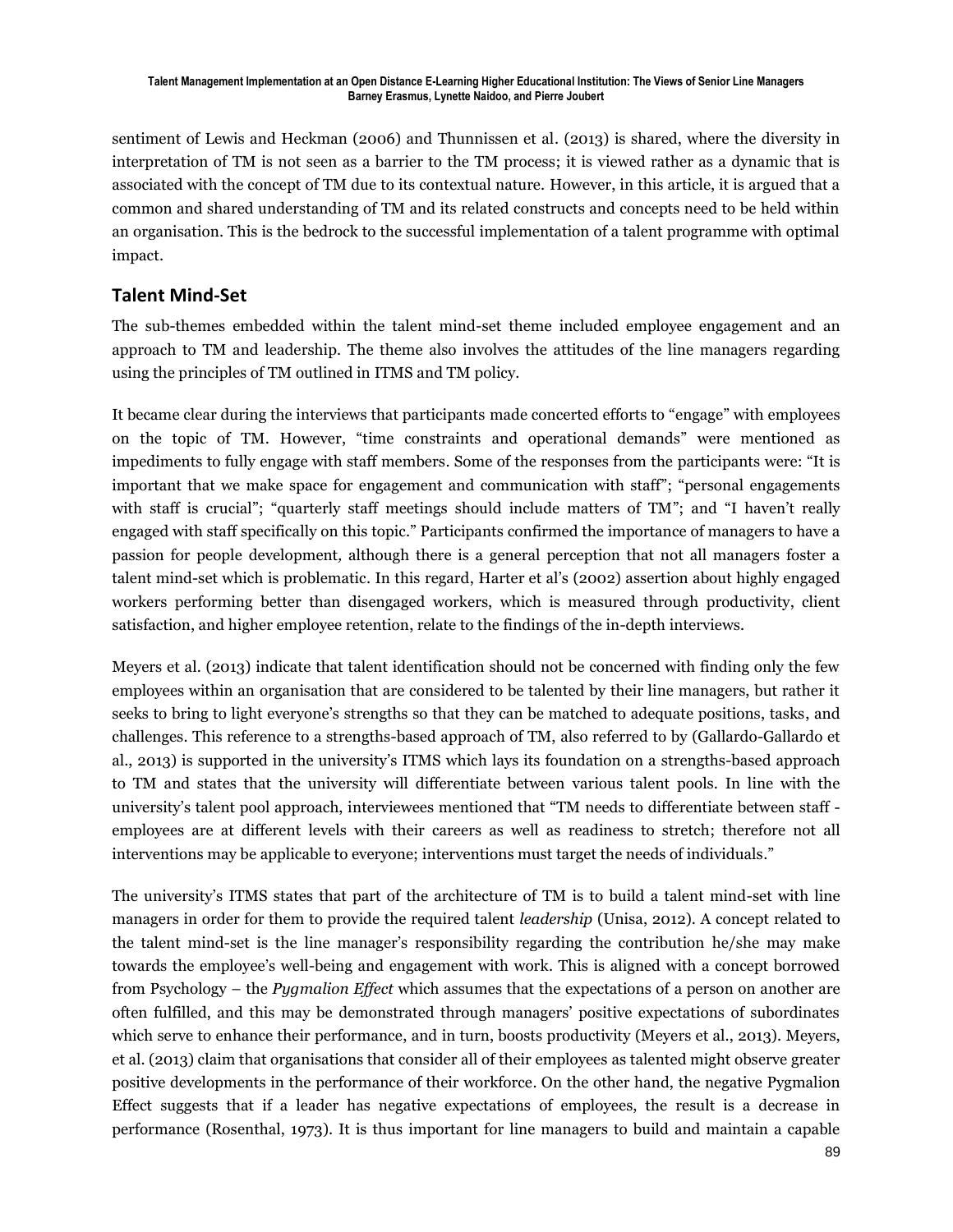and committed workforce by assigning responsibilities to employees that they value and by further providing the relevant context whereby competence, autonomy, and relatedness are promoted.

The literature also provided examples of multiple stakeholders in the TM process. According to Thunnissen et al. (2013) and Al et al. (2014), line managers as one of the stakeholders have a responsibility to operationalise the TM strategy, and this is also stated in the university's TM policy where line manager responsibilities are highlighted (Unisa, 2014). "The talent mind-set for line managers" as a theme is significant as is demonstrated in the above discussion. From the findings, it is evident that there is inconsistent understanding of "talent" among line managers. Furthermore, there is a lack of clarity as to how to nurture talent, the roles and responsibilities of line managers across the university, and that of Human Resources require attention. Therefore, the following clarification of roles need to be attended to:

- the specific role of HR as a business partner to line managers in the talent management process;
- the line manager as talent custodian as an important stakeholder;
- the line manager's mind-set needs to shift to one that is driven by talent nurturing and growth and not compliance;
- even though TM is one of the KPAs of all line managers, performance coaching and employee talent optimisation need to be priotitised as key drivers; and
- TM is an integral part of line managers responsibilities and should not be seen as an additional HR process that is bureaucratic in nature.

### **TM Implementation**

TM implementation that was discussed during the interviews included various strategies as means to implement TM in a targeted manner to address the specific and unique needs that exist at the university. *Talent sourcing, development, deployment* and *retention* emerged as sub-themes*.*

In this regard Meyers et al. (2013) claim that every member of an organisation's workforce is a potential high-performer and highly valuable employee given the right experiences and/or learning opportunities through TM. The ensuing discussion highlights the interventions that may lead to the realisation of talent optimisation.

**Talent sourcing.** Talent sourcing means an effort to solicit suitable candidates to the institution by employing appropriate and diverse media to ensure that relevant talent aligned with institutional needs is recruited (Collings & Mellahi, 2009). According to Thunnissen et al., 2013), reaching the correct balance of internal and external talent is important. They further refer to the optimal equilibrium between recruiting on the external labour market and the training and development of internal candidates. Participants stated that "the recruitment process must include competency assessments as a minimum requirement in the selection process." This is supported by the literature where Stahl et al. (2012) indicate that it is important for the organisation to "assess applicants' personalities and values, because formal qualifications may not be the best predictors of performance and retention and that skills are easier to teach or change than personality traits, attitudes and values" (p. 32) The university's ITMS supports the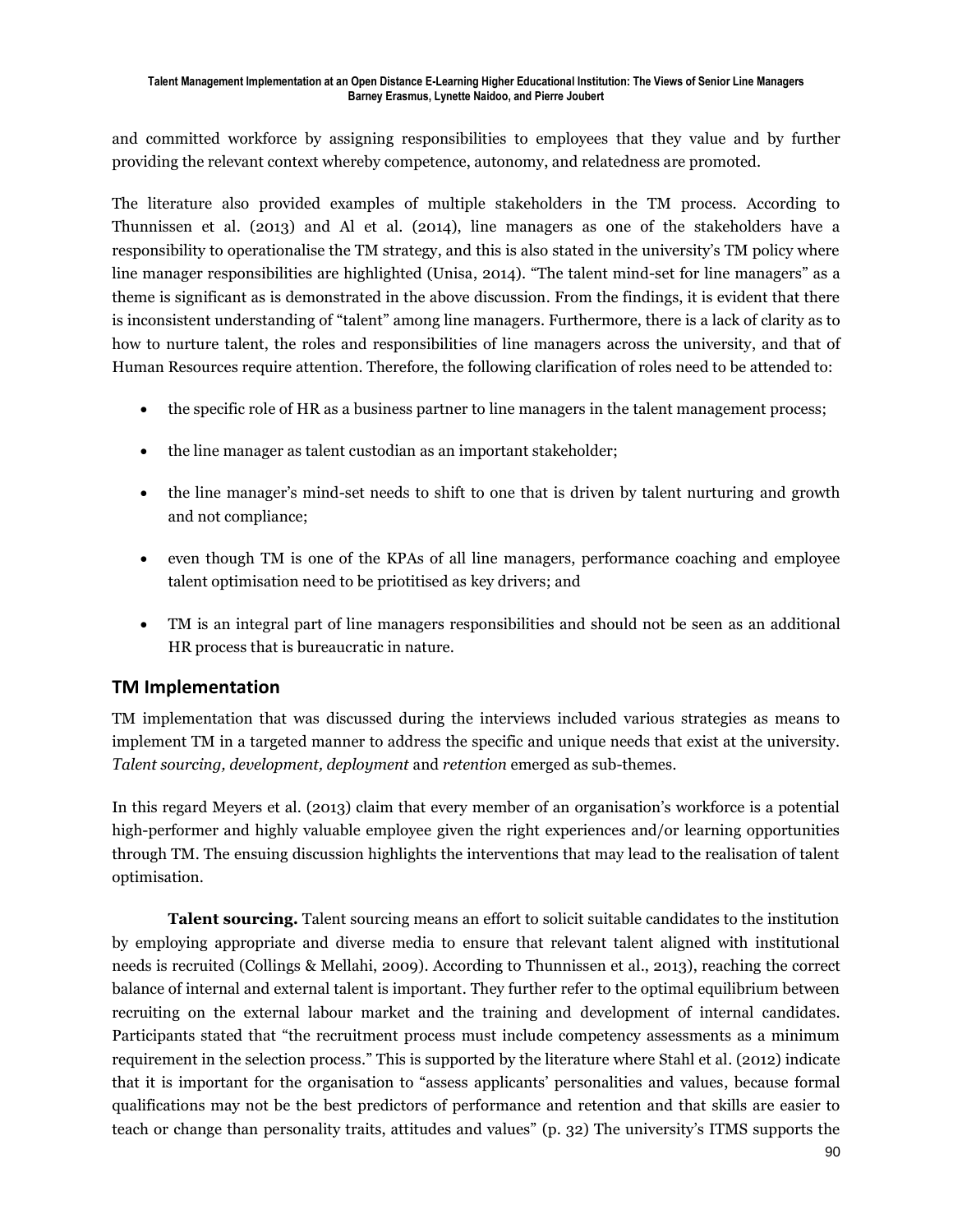literature by including its plan to conduct competency-based interviews and various alternate assessments in addition to the formal interview (Unisa, 2012), even though this is not currently the practice at the university.

A significant issue that participants made reference to was Employment Equity (EE). EE is a national imperative in South Africa with guidelines provided by the Department of Labour. The EE policy is intended to address the imbalances of the country's past racial discriminatory practices and errs. Some participants expressed uncertainty regarding how to apply the EE principles when selecting talent in the interview process and also how this practice would affect the acquisition of the right competencies at the required levels.

**Talent development.** Talent development was found in the literature to be an area that should be given more attention due to the various perspectives that exist. An example is found in Thunnissen et al. (2013) where they indicate that talented employees should be given special treatment for the purposes of accelerated development. Meyers et al. (2013) argue that TM should focus on experience-based development with on-the-job learning as one of the driving forces of the development process in a costeffective manner.

The aforementioned is aligned with Charles Jennings' 70-20-10 learning strategy where it is argued that 70% of impactful learning emanates from experience (Jennings, 2013). This is supported by the university's talent interventions, namely; job shadowing, mentorship, accelerated development for young professionals and academics, stretch assignments, communities of practice, leadership development programmes, and various in-house skills development programmes (Unisa, 2012). Participants' perceptions on this sub-theme demonstrate that "although various interventions have been planned in this space, emphasis should be placed on differentiating the investment made in talent in order for return on investment to be realised." An analysis of the university's ITMS revealed that through talent segmentation (Unisa, 2012), differentiated investment is possible; therefore, investment in all categories and levels of employees within the organisation should be made. Literature supports the differentiated investment strategy, where Lewis and Heckman (2006) also have concerns about the high value talent that is found in all spheres of the organisation. This view is echoed by Collings and Mellahi (2009) that "the systematic identification of key positions which differentially contribute to the organisation's sustainable competitive advantage" (p. 304) is necessary. However, Stahl et al. (2012) recommend that the investment in people ought to be limited to the top 10-20% of the workforce, that is, the most talented and high performing managerial and professional staff. However, this is contrary to the university's stance in the investments it makes in talent.

A challenge that participants expressed was that "the university's policies and strategies do not support us in implementing TM." The term "policy paralysis" was used to summarise the limitations posed on managers to identify, prepare, and mobilise staff members into certain areas. It was also stated that TM may be "creating unrealistic hope because there are few job opportunities for upward mobility." In essence, participants stated that, among others, "employees expect upward mobility soon after they are identified into a talent pool for accelerated or leadership development," therefore, expectations of staff need to be managed sensitively.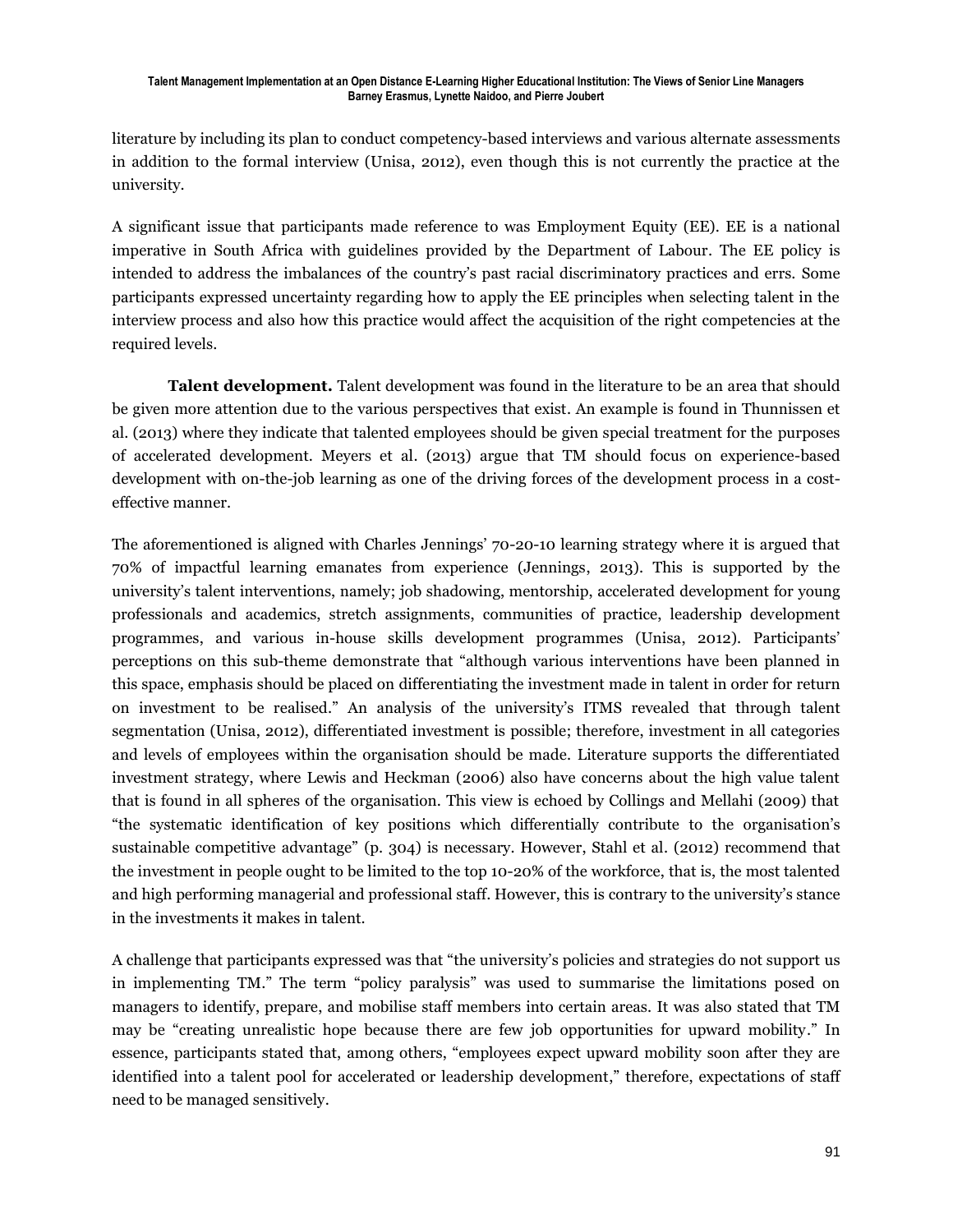A concept directly related to talent pools and mobility is "succession management" as a key point of departure for engaging employees who show potential and capability. Participants indicated that "the challenge with this talent strategy is that it raises expectations with the identified and qualifying incumbents or talent pool candidates." The university's ITMS (Unisa, 2012) and TM Policy (Unisa, 2014) support succession management as a key area to sustain and grow the organisation. This is affirmed in the literature by Collings and Mellahi's (2009) evaluation of 40 global companies where it was found that all of them indicated that there was a lack of talent in the pipeline for strategic positions, which considerably inhibited growth and expansion of their business.

Furthermore, Collings and Mellahi (2009) argue that in order for strategic roles to have a significant impact on the organisation's performance, it is essential that those roles are occupied by high performing individuals. However, this is not evident in practice according to the findings of the interviews, where a participant indicated: "We need to engage in succession management to ensure that we have ready talent for various critical positions at any given time, instead of always employing external candidates because we do not develop the capabilities internally." Various participants indicated that "succession management interventions are yet to be implemented in a systematic manner because policies are not clear on the detail relating to succession and the implementation thereof which is a challenge for line managers." Collings and Mellahi (2009) contend that although organisations experience difficulty with the implementation of succession management, it is nonetheless necessary for sustainability and growth.

Another challenge expressed by participants and supported by Welby-Cooke (2010) and Brown (2006) was that "employees do not take ownership of their own career development and depend on line managers to craft a way forward for them." The concept of leadership emerged where a concern was revealed with people in managerial positions who do not have adequate leadership skills and therefore do not encourage people development. Therefore, the need to have an effective and articulated leadership development process for leadership pipelines is critical.

Further limitations expressed by participants were that "the TM strategy lacked clarity"; and "there is a need to define concepts, the purpose, process, and systems used and be clear and consistent on recruitment and promotion criteria." Participants also articulated their concern around the selection of certain staff members to be invested in, which they felt "poses a concern as it tends to create conflict among staff members or with managers as it is not perceived as an all-inclusive process."

**Talent deployment and retention.** Talent deployment involves internal mobility of employees to ensure that there is person-job fit as well as person-organisation fit. In addition, talent deployment may be determined through psychometric testing provided by the university's HR Organisation Development Directorate as well as the individual's integrated performance management scores.

The practice of "promoting-from-within the organisation" was frequently referred to during the interviews, which encourages upskilling and helps organisations retain talent due to the promotion opportunities and career trajectory that is available. Promoting-from-within also contributes to enhanced performance as well as greater information sharing as it stimulates trust across the various hierarchical levels. This line of thinking is echoed by Lewis and Heckman (2006) where they refer to internal hiring as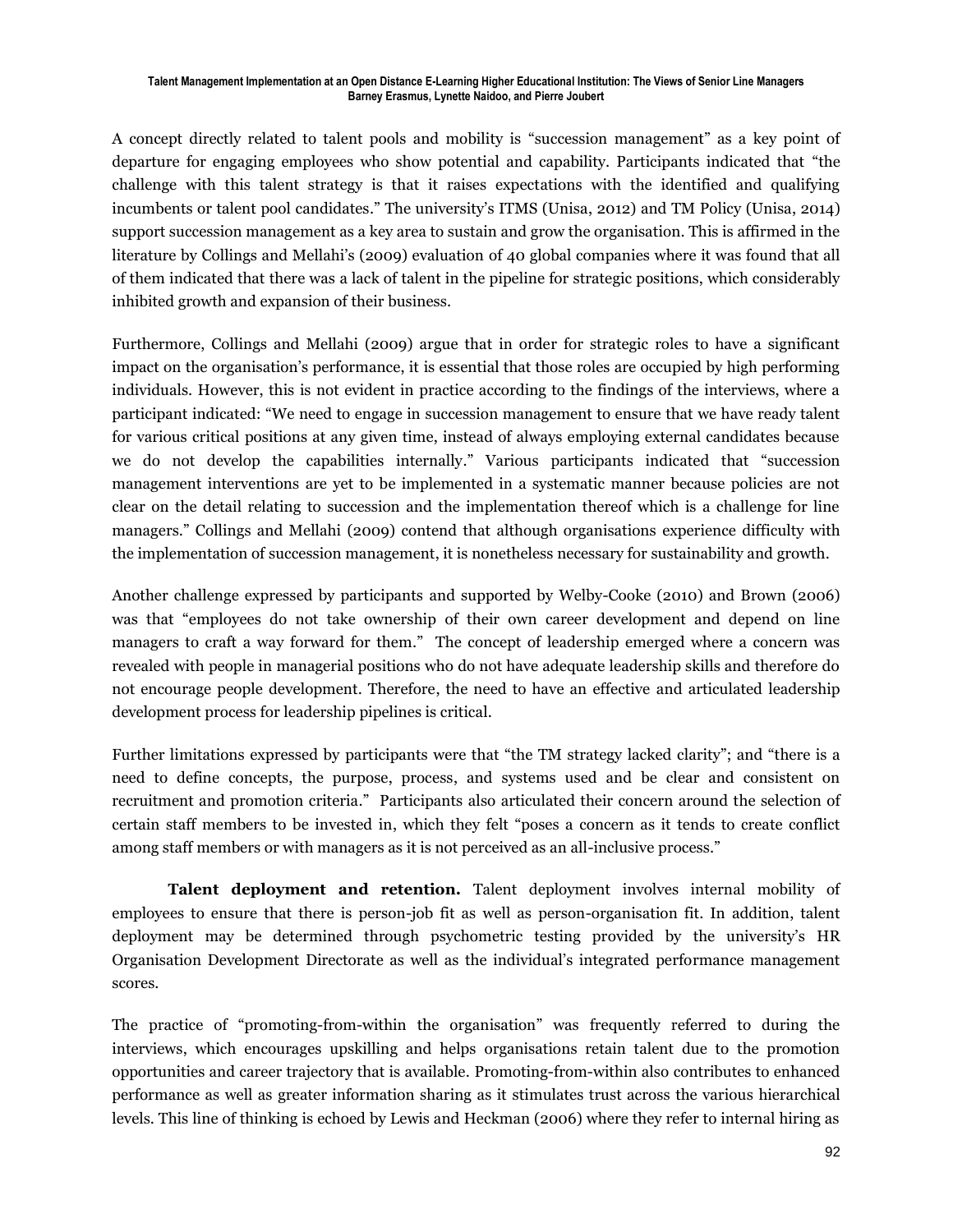"feeder roles" or as indicated in the university's ITMS "talent pipeline" (Unisa, 2012). Due to the risks that are associated with this policy including the tendency toward insular thinking over time, Stahl et al. (2009), through their research of various companies, have indicated that some companies have resorted to filling 20-30% of mid-level and senior positions through external recruitment in an attempt to reenergise management teams through bringing into the organisation new perspectives. Participants suggested that "the university should advertise all positions internally first before considering external candidates as an alternative."

Even though the intention to ensure talent mobility (Unisa, 2012) is reflected in the university's ITMS, the current research found that this area of TM is limited to secondments and acting positions and does not address movement of staff to ensure that employees' talents are optimised for the benefit of the individual as well as the organisation. Creating talent pools and highlighting their areas of expertise is ideal in ensuring optimal job-person fit (Lewis & Heckman, 2006). Participants echoed the findings of the claims found in the literature through, among others, statements such as "talent mobility is critical in ensuring that the organisation does not lose talented individuals but rather that they are mobilised according to their strengths and aspirations."

Another critical area pertaining to the success of the university is retention, which refers to the interventions adopted by the institution that facilitates employees' fulfilled and meaningful employment for a sustained period (Van der Merwe, Basson, and Coetzee, 2009). It includes rewards and recognition strategies, employee benefits, development opportunities, and strategies customised to individual employees. Two important aspects of retention were found to be employee job satisfaction and organisational commitment (Unisa, 2013).

The university has developed a retention framework customised to its context subsequent to an environment scan that was conducted (Unisa, 2013). This is aligned with Israelite's (2010) claim that engagement is a strategy to energise the workforce, which in turn directly impacts the retention rate of the organisation.

Evidently, the challenges pertaining to *talent retainment* were especially applicable to where scarce skills are required. Participants indicated that "scarce skills are lost because of a lack of latitude and scope for career enhancing strategies available."

# **Conclusions and Recommendations**

Similar key issues resulting in the main themes that emerged during the qualitative analysis of the indepth interviews were highlighted by the participants. As such, these findings provide an enhanced understanding into the thoughts, feelings, opinions, attitudes, and concerns experienced by Chairs of TM committees in a complex institution. Therefore, the following conclusions and recommendations were compiled.

It is found that a common understanding of the TM concept and mind-set and its aims are not fully shared and applied in the same way by all line managers. Despite uncertainties that exist in the minds of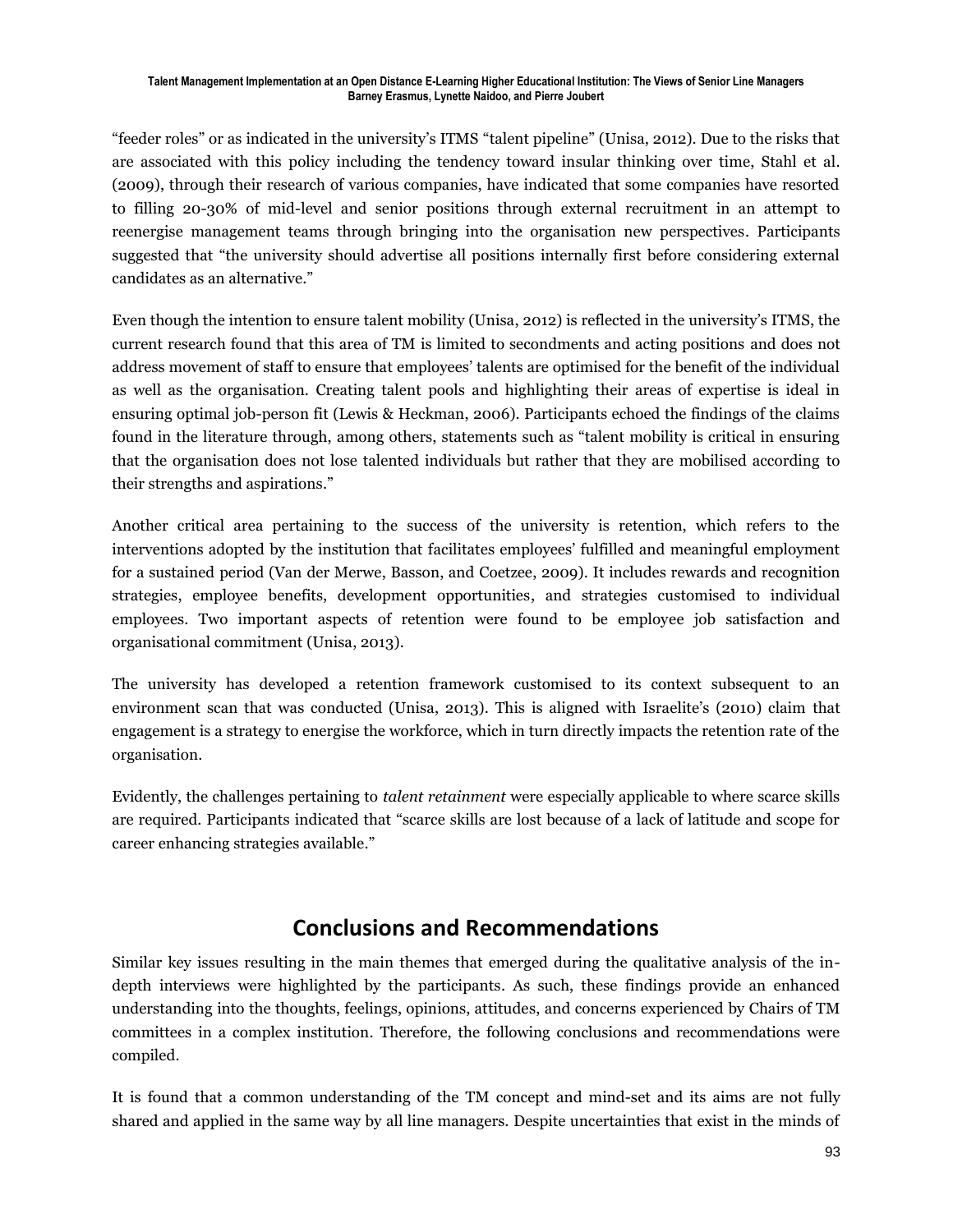line managers, the participants alluded to an overall positive outlook for TM and expressed willingness to participate in the operationalisation of the TM strategy. It is important for the university to be clear in respect of the strategy and approach it chooses to adopt when implementing TM, giving careful consideration to the contextual imperatives.

The research highlights the need for commitment from senior management and line managers, with HR playing a critical role in strategic engagements such as communication and consultation with key stakeholders. In the absence of stakeholder engagements, ownership will be deficient or non-existent and failure of investment in TM will be imminent. Strong commitment to leadership development is a critical aspect of the success of TM within an organisation. This should be given priority as it has a ripple effect on employee engagement which affects the overall functioning of the university.

It is evident that a holistic approach must be taken regarding the implementation of talent interventions. The priority is that talent attraction, development, deployment and retention strategies, and interventions should be integrated. In addition, a pluralistic view to TM must be taken whereby "a one-size fits all" approach must not be applied. Differentiation and segmentation of talent is important to ensure fairness and equitable investment in the workforce.

It is also clear that all related human resources policies must support the intentions of TM and if these are not in place, a review of policies should be called for to assess and rectify, if necessary, the core foundation before the implementation of TM interventions.

The findings further showed that succession management is necessary but no evidence exists that this is indeed in place and practiced at the university. To ensure its success, fairness and transparency must be exercised and employee expectations must be managed, so as to ensure that the good intention is not counteracted by negative perceptions.

Since a promote-from-within policy may not always be possible due to policy and governance restrictions, an alternative practice of advertising all positions internally first was a strong recommendation made by participants. The study also concluded that not all managers who are appointed possess a talent mind-set. It is the responsibility of HR to build this mind-set through ongoing leadership and management capacitation programmes to ensure that all staff is given appropriate opportunities for development and career acceleration.

The issue around talent sourcing as it relates to South Africa's national imperatives on EE arose during this study and provocative statements and sentiments were shared among many of the participants. This strengthens the need for line managers to understand the concept of diversity and how recruitment practices ought to be conducted to ensure fairness, while addressing the national transformation agenda.

The conclusion around the retention of individuals with scarce skills is that a choice is made when joining an organisation. Benefits beyond counter salary offers should be considered to retain such individuals. It is the responsibility of the line manager to support talent management and to use the various interventions in managing employees to ensure optimal benefit by the individual and the organisation.

A final conclusion is that although TM had been introduced at the university, its implementation and the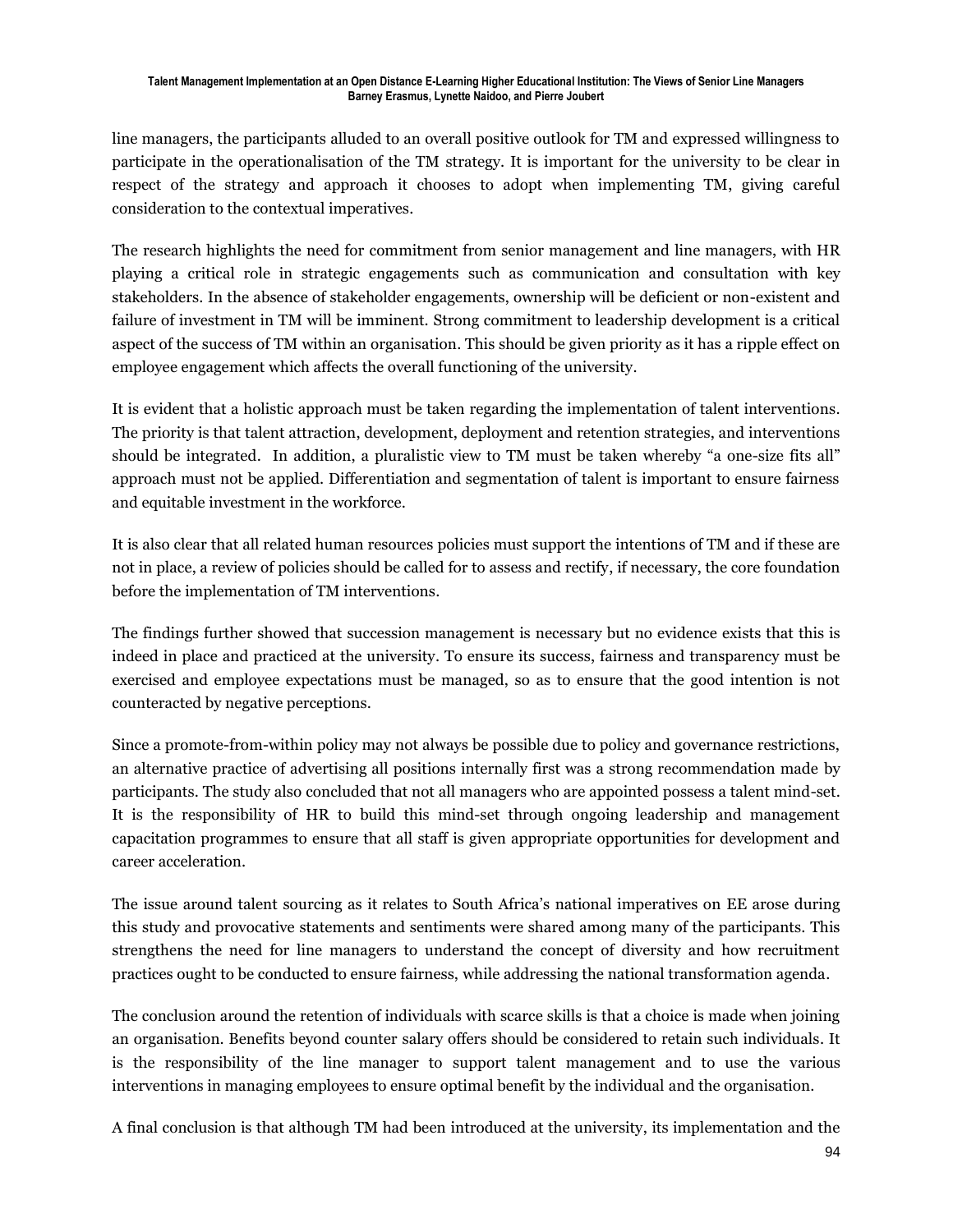value-add measure could not be fully realised to date but that adequate evidence exists that a mind shift has occurred among line managers and specifically Chairs of TM committees towards a new narrative about the value and contribution of talent management at the university. It is concluded that Unisa as an ODL institution has not completely shifted towards providing talent for its current and future operational requirements. Contributing to the bottom line in an ODL environment means getting talent ready for a different educational landscape; one that is agile and flexible enough to respond to the needs of the student and environmental factors. In essence, the inclusive TM approach has been adopted by Unisa, albeit that its significance may not yet be fully appreciated due to the gap experienced in its implementation which is in process of being operationalised.

It is recommended that the TM strategy implementation plan be reviewed to include suggestions as discussed above. Dunlop, Firth, and Lurie (2013) emphasise the following key actions whenever strategy implementation is considered, namely; "ensure that the strategy translates into action, adapt the strategy and policies when required, and ensure that the required processes and systems are institutionalised to sustain the strategy" (p 4). It is further recommended that line managers be made aware of the "organisational social context factors such as organisational culture, politics, climate and social interactions" (Sikora & Ferris, 2014, p. 279) which plays an important role and could influence their decision making and TM implementation strategies.

This study had limited scope in respect of the interviewees where only line managers were interviewed and not the talent pool candidates. Another limitation was that implementation had not begun in a systematic way at the time of the study being conducted as plans for implementation were yet to be set in motion.

Further research needs to be done on how to systematically implement TM in an organisation, but the various factors discussed in this article must also be supported by policy and strategy to facilitate a more targeted change management and implementation plan of TM initiatives. Further research is warranted in the areas of identifying and engaging talent due to the significant impact these areas have on the organisation. It is also recommended that further research should be conducted on the potential impact of TM if applied to the highest levels of the organisation's leadership as well as the outcomes and return on investment of talent development efforts.

# References

- Al, A., Cascio, W. F., & Paauwe, J. (2014). Talent management: Current theories and future research directions. *Journal of World Business, 49*(2), 173–179.
- Amidon, S.R. (2005). Writing the LO. *Business Communication Quarterly, 68*(4), 406-428.
- Ashton C, & Morton L. (2005). Managing talent for competitive advantage: Taking a systemic approach to talent management. *Strategic HR Review, 4*(5), 28-31.

Bradley, A. P. (2016). Talent management for universities Australian universities ' review. 58(1), 13-19.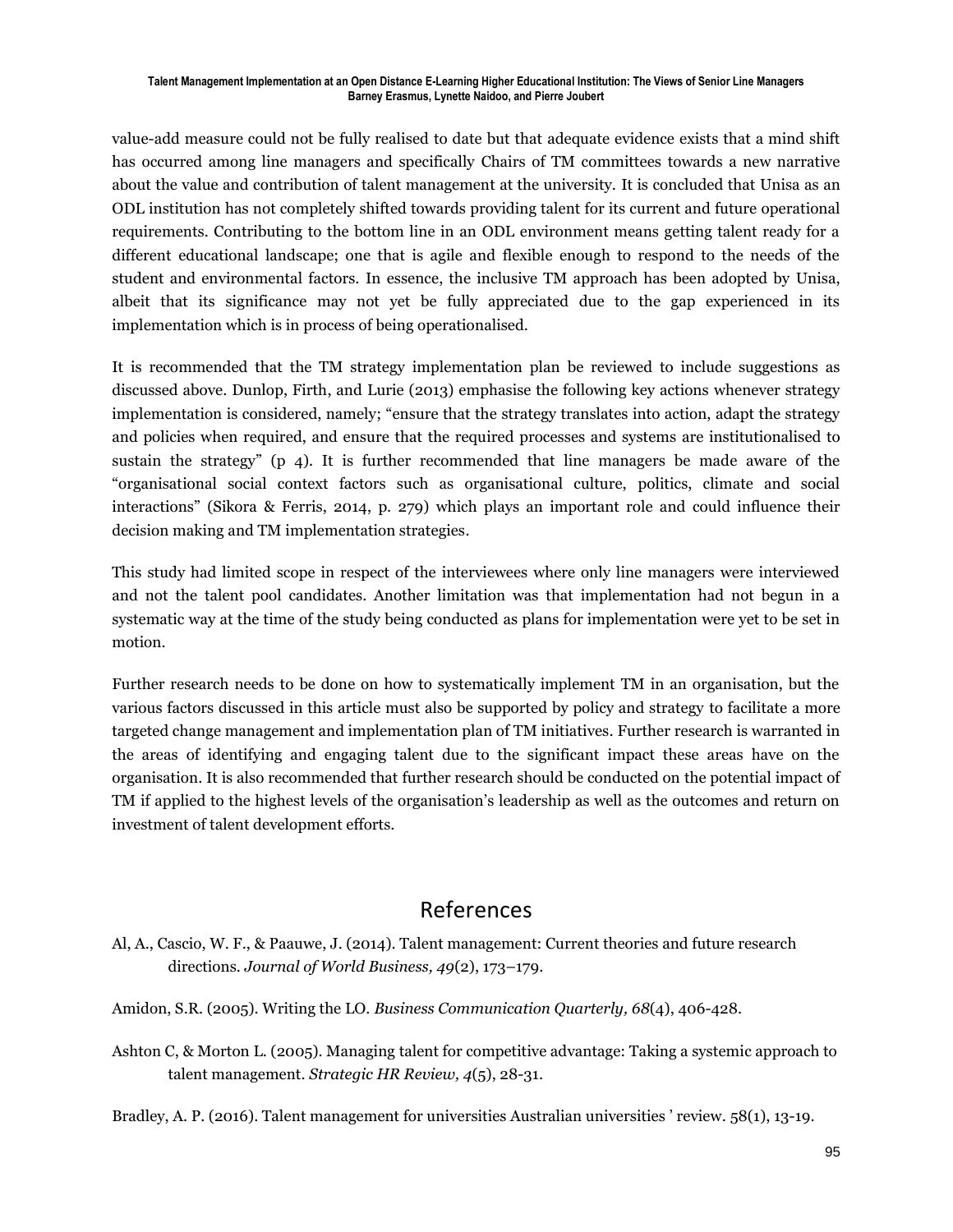Retrieved from<http://files.eric.ed.gov/fulltext/EJ1091199.pdf>

- Brown, R.B. (2006). *Doing your dissertation in business and management: The reality of research and writing.* Oxford: Sage Publications.
- Cappelli P., & Keller, J.R. (2014). Talent management: Conceptual approaches and practical challenges. *Annual Review of Organizational Psychology and Organizational Behavior, 1*, 305–31.
- Collings, D.G., & Mellahi, K. (2009). Strategic talent management: A review and research agenda. *Human Resource Management Review, 19,* 304-313.
- Dunlop, A., Firth, V., & Lurie, R. (2013). *Dynamic strategy implementation: Delivering on your strategic ambition*. Deloitte: Deloitte University Press. Retrieved from [http://www2.deloitte.com/content/dam/Deloitte/za/Documents/strategy/ZA\\_Thought-](http://www2.deloitte.com/content/dam/Deloitte/za/Documents/strategy/ZA_Thought-Leadership_Updated.pdf)[Leadership\\_Updated.pdf](http://www2.deloitte.com/content/dam/Deloitte/za/Documents/strategy/ZA_Thought-Leadership_Updated.pdf)
- Gallardo-Gallardo, E., Dries, N., & González-Cruz, T. F. (2013). What is the meaning of "talent" in the world of work ? *Human Resource Management Review, 23*(4), 290–300.
- Galagan, P. (2008). Talent management: What is it, who owns it, and why should you care? *Talent Development , 62*, 40-44.
- Harter, J.K., Schmidt, F.L., & Keyes, C.L. (2002). Well-Being in the workplace and its relationship to business outcomes: A review of the gallup studies. In C.L. Keyes, & J. Haidt (Eds.), *Flourishing: The positive person and the good life* (pp. 205-224). Washington, DC: American Psychological Association.
- Israelite, L. (2010). Thinking about talent. In L. Israelite (Ed.), *Talent management: strategies for success from six leading companies* (pp. 1-14).Virginia: ASTD Press.
- Jennings, C. (2013, June, 24). 70:20:10 A framework for high performance development practices [Blog post]. Retrieved from [http://charles-jennings.blogspot.co.za/2013/06/702010-framework-for](http://charles-jennings.blogspot.co.za/2013/06/702010-framework-for-high-performance.html)[high-performance.html](http://charles-jennings.blogspot.co.za/2013/06/702010-framework-for-high-performance.html)
- Lewis, R.E., & Heckman, R.J. (2006). Talent management: A critical review. *Human Resource Management Review, 16*, 139-154.
- McDonnel, A. (2011). Still fighting the 'war for talent'? Bridging the science versus practice gap. *Journal of Business and Psychology, 26*(2), 169-173.
- Mellahi, K., & Collings, D.G. (2010). The barriers to effective global talent management: The example of corporate e´lites in MNEs. *Journal of World Business, 4*, 143–149.
- Mercy, M. (2011). Retaining Africa's talent: The role of Africa's higher education*. International Journal of Emerging Markets, 6*(2), 168-179.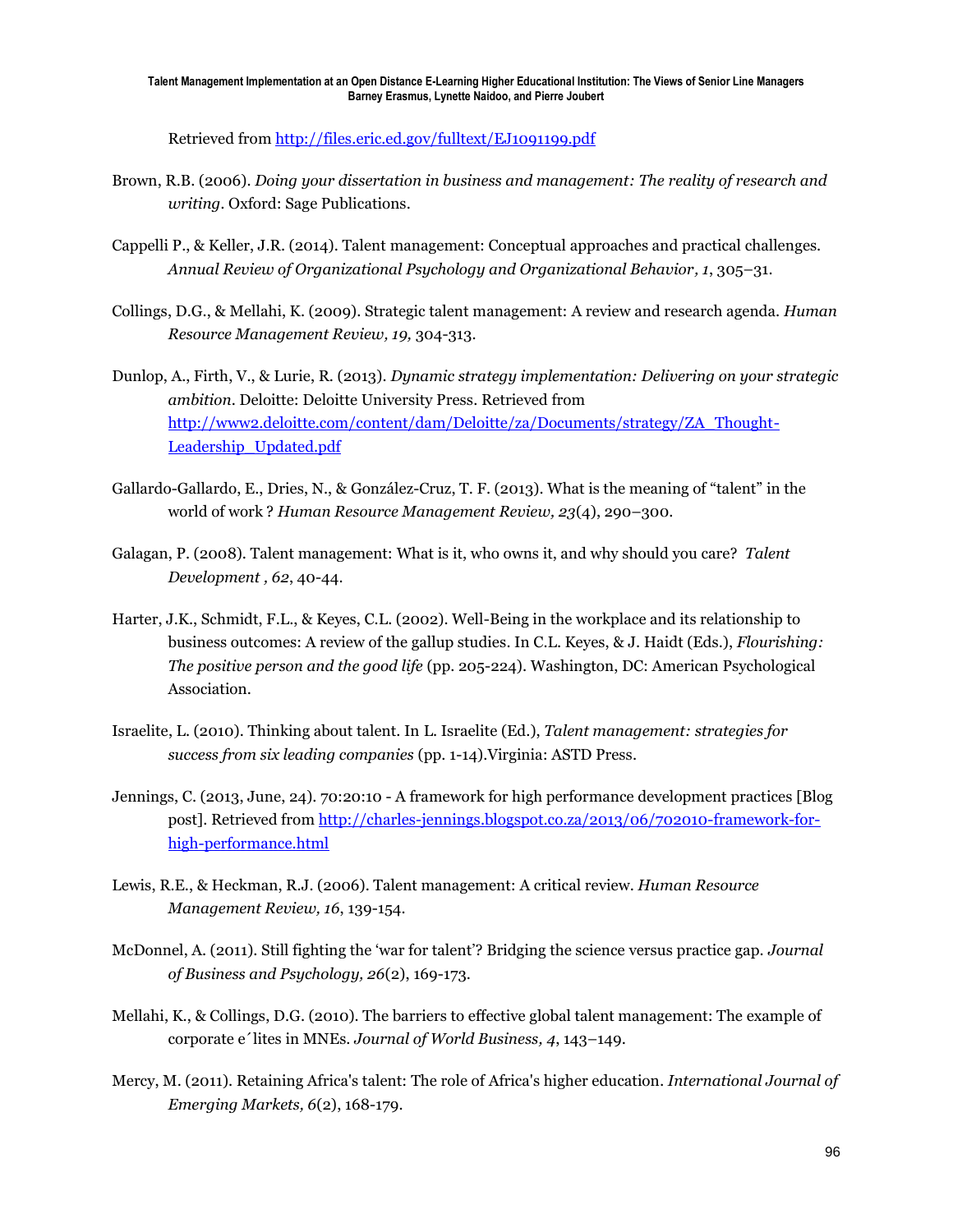- Metcalf, H., Rolfe, H., Stevens P., & Weale M. (2005). *Recruitment and retention of academic staff in higher education national institute of economic and social research*. National Institute of Economic and Social Research. Department for Education and Skills, Research Report RR658. Retrieved from [www.dfespublications.gov.uk](http://www.dfespublications.gov.uk/)
- Meyers, M.C., Van Woerkom, M., & Dries, N. (2013). Talent innate or acquired? Theoretical considerations and their implications for talent management. *Human Resource Management Review, 23*, 305-321.
- Meyers, M.C., & Van Woerkom, M. (2014). The influence of underlying philosophies on talent management: theory, implications for practice and research agenda. *Journal of World Business, 49,* 192-203.
- Mkhize P., Mtsweni S., & Buthelezi P. (2016). Diffusion of innovations approach to the evaluation of learning management system usage in an open distance learning institution. *International Review of Research in Open and Distributed Learning, 17*(3), 296-312.
- Mishra, S. (2008). The talent powered organisation: strategies for globalisation, talent management and high performance. *Talent Development, 62*(1), 80-81.
- Ramdass K, & Masithulela F. (2016). Comparative analysis of pedagogical strategies across disciplines in open distance learning at Unisa. *International Review of Research in Open and Distributed Learning, 17*(2), 1-18.
- Rosenthal, R. (1973). *The Pygmalion effect lives. Psychology Today, 7*(4), 56-63.
- Schiemann, W.A. (2014). From talent management to talent optimisation. *Journal of World Business, 49,* 281-288.
- Stahl, G., Bjorkman, I., Farndale, E., Morris, S.S., Paauwe, J., Stiles, P., … Wright, P. (2012). Six principles of effective global talent management. *Sloan Management Review, 53*(2), 25-42.|
- Sikora, D.M., & Ferris, G.R. (2014). Strategic human resource practice implementation: The critical role of line management. *Human Resource Management Review, 24*, 271–281.
- Thunnissen, M. (2016). Talent management: For what, how and how well? An empirical exploration of talent management in practice. *Employee Relations, 38*(1), 57-72.
- Thunnissen, M., Boselie, P., & Fruytier, B. (2013). Talent management and the relevance of context: Towards a pluralistic approach. *Human Resource Management Review, 23*(4), 326–336.
- Thunnissen, M., Boselie, P., & Fruytier, B. (2015). A review of talent management: 'Infancy or adolescence?' *The International Journal of Human Resource Management, 24*(9), 1744-1761.
- Unisa. (2012). Integrated talent management strategy [Strategy]. Retrieved from [http://staffcmsys.unisa.ac.za/cmsys/staff/contents/departments/hr/hrd/tmanage/docs/Integrat](http://staffcmsys.unisa.ac.za/cmsys/staff/contents/departments/hr/hrd/tmanage/docs/Integrated_TM_Strategy.doc)